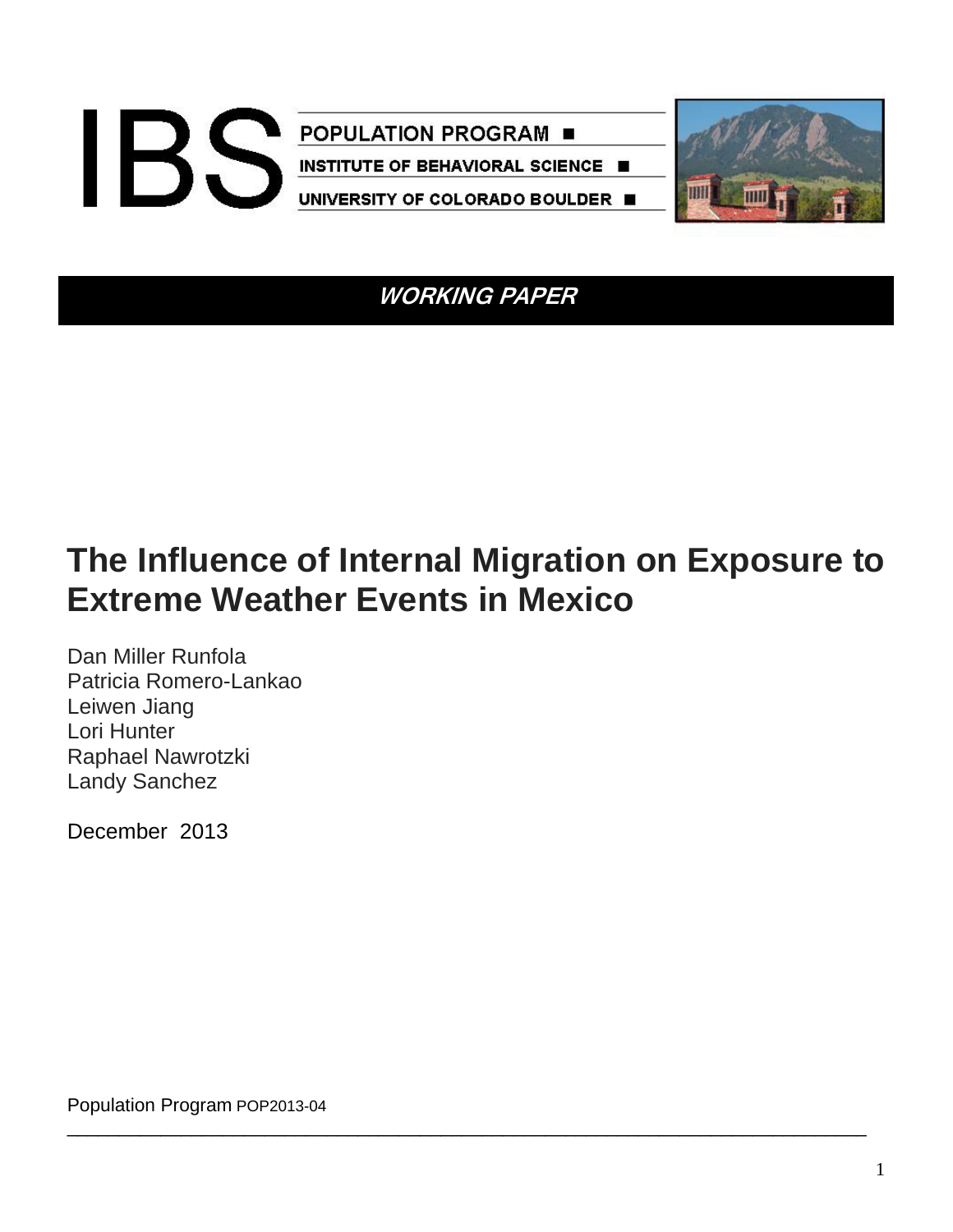## **The Influence of Internal Migration on Exposure to Extreme Weather Events in Mexico**

## **Authors**

Dan Miller **Runfola** (National Center for Atmospheric Research & CU: Boulder Institute of Behavioral Science)

Patricia **Romero‐Lankao** (National Center for Atmospheric Research)

Leiwen **Jiang** (National Center for Atmospheric Research)

Lori **Hunter** (CU: Boulder Institute of Behavioral Science)

Raphael **Nawrotzki** (National Center for Atmospheric Research & CU: Boulder Institute of Behavioral Science)

Landy **Sanchez** (El Colegio de México)

# **Abstract**

Between 2005 and 2010, 6.3 million migrants (approximately 6% of the population) moved domestically within Mexico, predominantly to urban locations. These shifts – both in migratory streams and resulting population distribution– have potential implications for the exposure of populations to natural disasters. We ask: *How have recent migratory patterns in Mexico influenced exposure to extreme weather events?* To examine this question, we use census micro‐data in conjunction with recorded data on natural disaster events. The populations exposed to extreme weather events are first calculated based on observed disasters and demographic change between 2005 and 2010. This is compared to a hypothetical scenario with no migration between 2005 and 2010 to identify the contribution of migration to exposure both in the aggregate and for specific municipalities within Mexico. The results demonstrate that, while migration has decreased overall exposure within Mexico, this influence is highly localized in select municipalities – especially of Mexico City and Monterrey.

# **1.0 Introduction**

During the past half century, there has been a sharp increase in the number of individuals affected $<sup>1</sup>$  by</sup> natural disasters worldwide (Figure 1). At the same time, the world has been experiencing increasing migration flows within and across national boundaries (UN 2009). These migratory flows have resulted in redistributed populations across regions. As of 2005 there were globally about 763 million people living within their own country but outside their region of birth (UNDP 2013).

Residential location is clearly a key factor in determining the



**Figure 1. The cost, in US dollars, of different classes of natural disasters and the total number of impacted persons 1960‐2011 (EM‐DAT, 2013).**

likelihood of being impacted by a disaster – part of a component of vulnerability frequently referred to as exposure (Schröter et al., 2004; Turner et al., 2003). It is likely that the unprecedented shifts in

<sup>1</sup> In this instance, affected individuals are defined as "People requiring immediate assistance during a period of emergency; it can also include displaced or evacuated people" (EM‐DAT, 2013).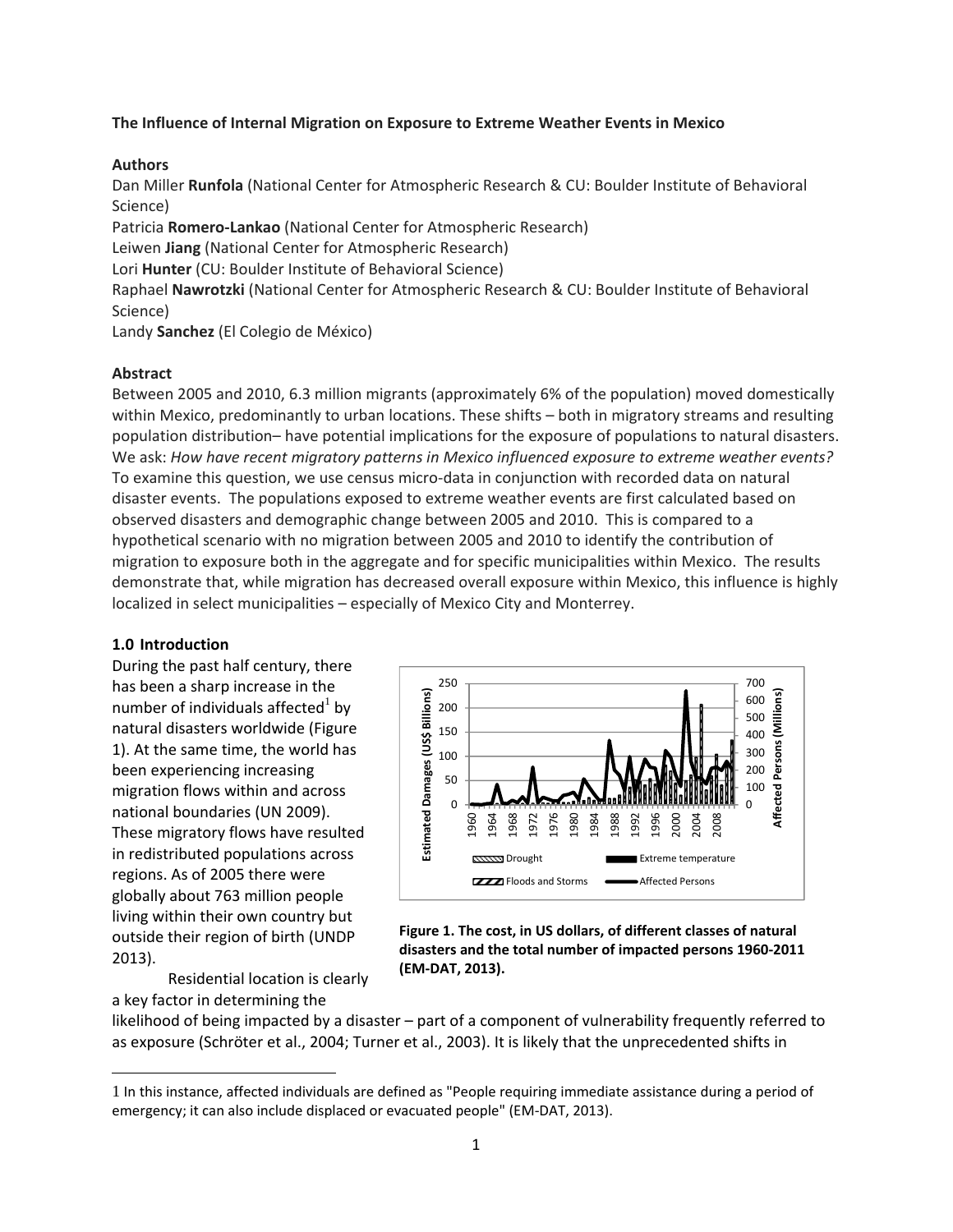population distribution over the past decades have and will continue to influence the number of individuals exposed to environmental disasters, given the uneven distribution of weather extremes (Balk et al., 2009; de Sherbinin et al., 2007; McGranahan et al., 2007; Parry, 2007).This paper offers an empirical exercise which estimates the influence of migratory patterns on exposure to extreme weather events in Mexico between 2005 and 2010*.*

To examine this relationship, we use Mexican census micro data to estimate municipality‐scale migration streams. We couple this with a disaster database designed to capture not only large‐scale environmental events, but also small and medium‐impact events across Latin America (OSSO, 2013). We then contrast the total number of individuals exposed to natural disasters between 2005 and 2010 to the total number of individuals that would have been exposed in the case of no migration over the same time period. As such, we empirically identify where and to what degree internal migration contributed to exposure within Mexico.

## **2.0 Why Mexico?**

Mexico provides an important case study due to both its long history of large‐scale migration as well as its unique susceptibility to climate change. Within Mexico, 6.3 million migrants (approximately 6% of the population) moved domestically<sup>2</sup> during 2005-2010– of which around 4 million ( $\sim$ 65%) moved to an urban location. These high levels of migration are accompanied by a particular sensitivity to climate change, due to both the larger environmental impacts expected in sub‐tropical areas (Boyd and Ibarrarán, 2009) and the socioeconomic vulnerability of many Mexicans in both urban and rural settings (Eakin, 2005; Romero‐Lankao et al., 2012). In rural settings in particular, a reliance on natural capital (i.e., precipitation for agricultural productivity) is a key component in the livelihoods of large populations (Nawrotzki et al., 2013). There is growing evidence that Mexico is already experiencing the effects of climate change, including shifts in sea levels, precipitation, increases in temperature extremes, and changes in drought conditions (Kunkel et al., 2008; Magaña et al., 2012; Peterson et al., 2008).

### **3.0 Data**

Data sources are summarized in Table 1. Information on the residential location for 2005 and 2010 (municipality of origin and destination) for a 10% sample of individuals in Mexico is sourced from the Integrated Public Use Microdata Series (IPUMS), retrieved from the Minnesota Population Center (2011) – data originally made available by the National Institute of Statistics, Geography and Informatics in Mexico (INEGI) (also see Ruggles et al. (2003)). These data were augmented by data obtained directly from INEGI, including municipality‐scale geographic reference information enabling geo‐referencing of both migratory patterns as well as environmental impacts.

<sup>2</sup> Domestic migration is defined as a move between municipalities from 2005 to 2010.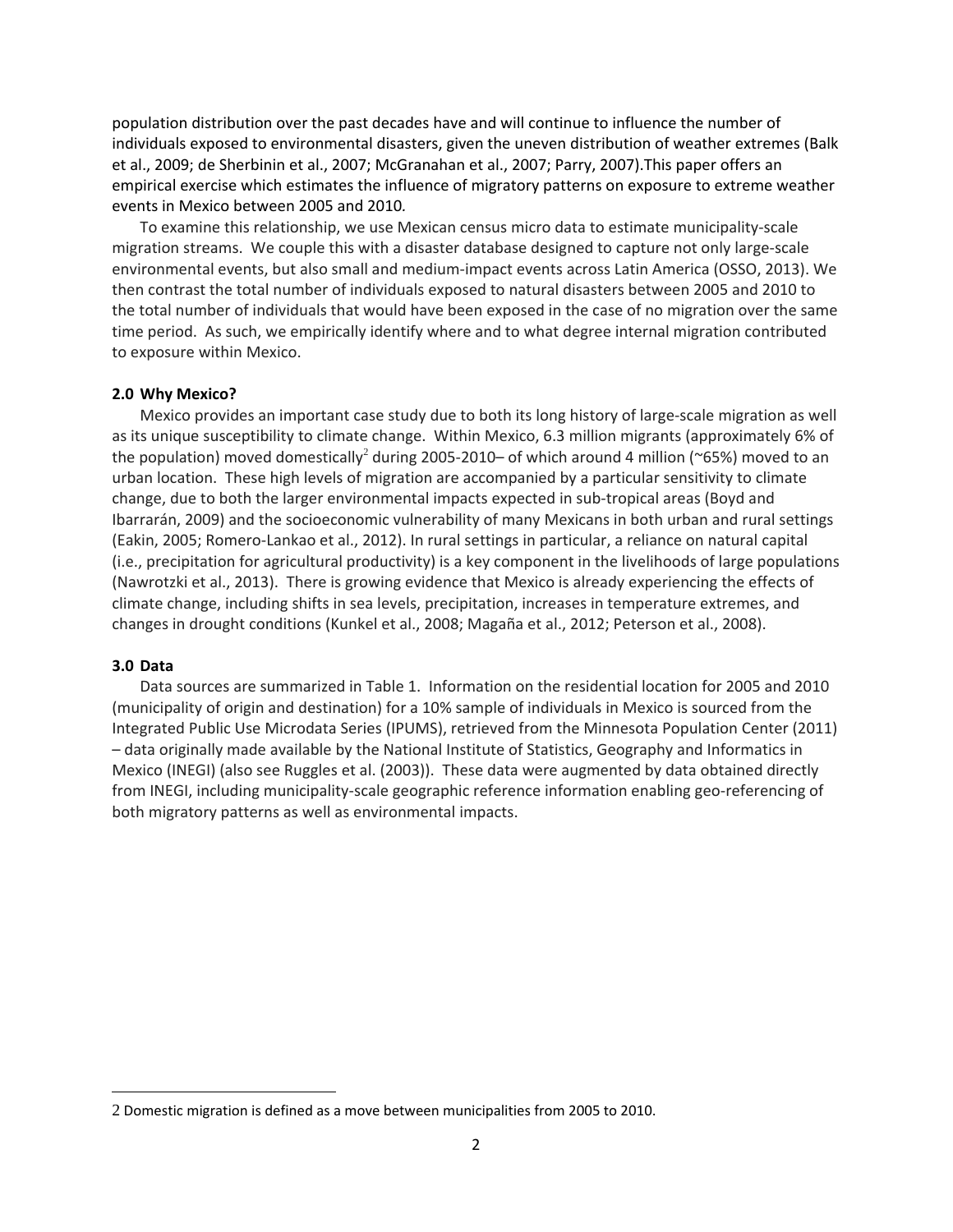|                          | <b>Description</b>                         | <b>Source</b>                                  |
|--------------------------|--------------------------------------------|------------------------------------------------|
| <b>Integrated Public</b> | Internationally harmonized micro-census    | Preprocessed data was retrieved from the       |
| Use Microdata            | data. Includes sociodemographic,           | Minnesota Population Center (2011).            |
| <b>Series (IPUMS)</b>    | migration, household, and geographic       | Original data from National Institute of       |
|                          | information in Mexico.                     | Statistics, Geography and Informatics, Mexico  |
| <b>Desinventar</b>       | Collection of environmental disasters at   | Data was retrieved from the Sistema de         |
|                          | the municipality scale for Mexico (extends | Intentario de Desastres, available online at:  |
|                          | more broadly to Latin America)             | http://www.desinventar.org                     |
| Geographic               | Mapped data providing the spatial          | National Institute of Statistics and Geography |
| <b>Reference Data</b>    | reference coordinates for each             | (INEGI), Mexico                                |
|                          | municipality in Mexico, 2010.              |                                                |

**Table 1. Datasets used in this analysis.**

The census information is used in conjunction with disaster data available within the Disaster Inventory System (OSSO, 2013) which provides details on disaster events across Caribbean and Latin

American countries. In Mexico, these data – including the location, time and type of environmental event, and information on monetary impacts where available ‐ are recorded at the municipality scale, allowing for detailed spatial analyses disaster events. During our study timeframe, the "DesInventar" dataset provides information on 12 different classes of natural hazards (frosts, showers, gales, surges, droughts, heat waves, hail, thunder storms, floods, storms, flash floods, mud flows).

The total number of disaster events as well as spatial distributions of the three most common types of disasters between 2005 and 2010 can be seen in Figure 2. Flooding was the most common disaster type in Mexico, representing 45.7% of disaster

observations (N= 561). As might be





anticipated, the majority of floods occurred along the coasts, though flooding is still quite common throughout the interior. Storms are distributed fairly evenly across the country, excepting the low‐ precipitation north. Droughts occurred primarily in west, north and central Mexico.

## **4.0 Methods**

We use a five‐step process to estimate the influence migration had on the number of individuals exposed to environmental disasters in Mexico between 2005 and 2010, each step of which is explained in more detail below. First, we tabulate the total number of disaster events between 2005 and 2010 within each municipality. Second, each municipality's population in 2010 is multiplied by the number of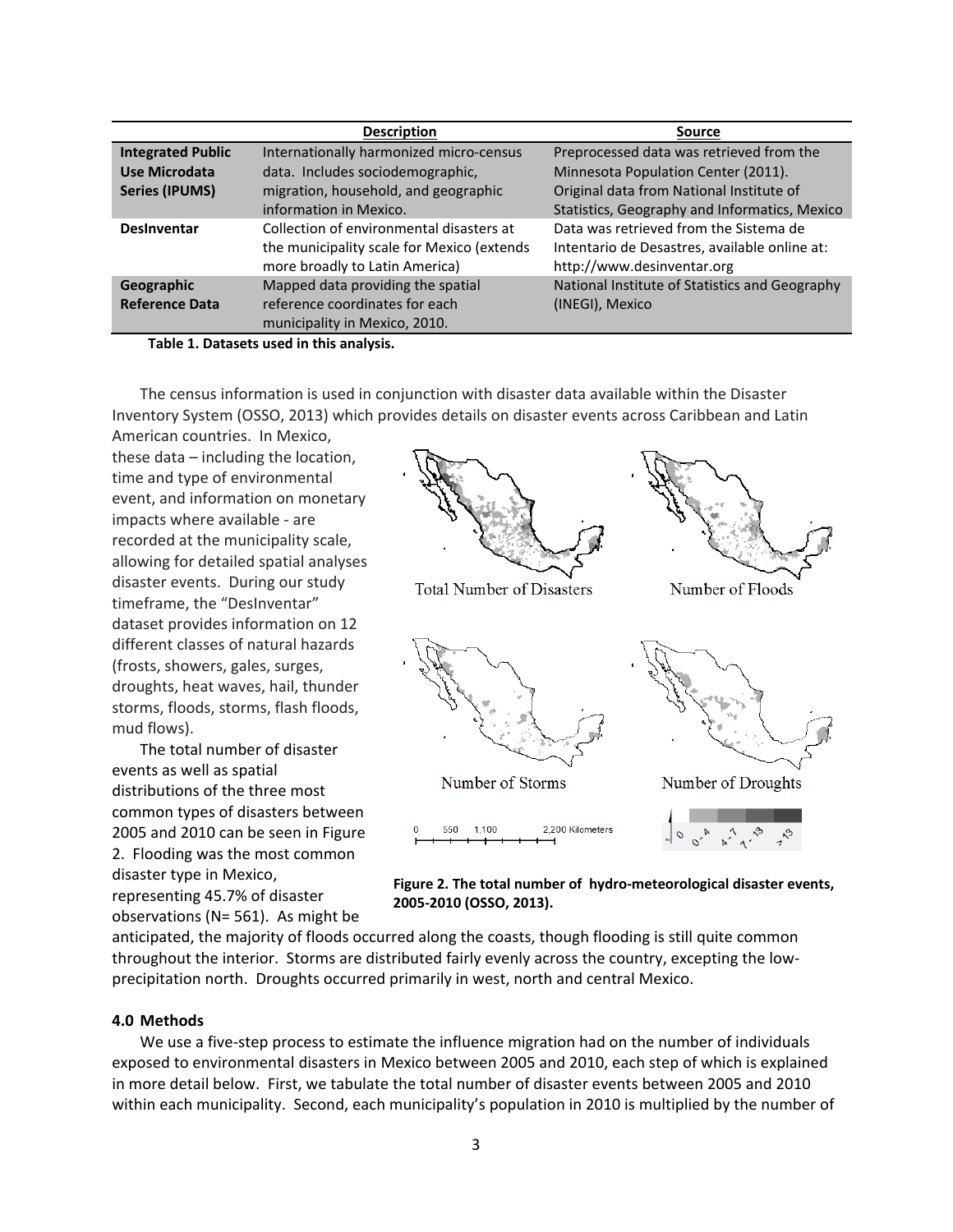disaster events, providing an estimate of the maximum number of times residents could have been exposed to a disaster. Third, a hypothetical scenario of 2010 is created which represents the distribution of population within Mexico had no migration occurred between 2005 and 2010. Fourth, we repeat the multiplication procedure conducted in step 2, and finally we contrast the results.

# **Tabulating and Calculating Exposure**

The no-migration scenario estimates a 2010 national total population of approximately 112,300,000, contrasting with 111,500,000 individuals in the observed data. The slightly larger population (0.8%) in the no-migration case is the result of moving international migrants back to their origin municipality within Mexico, i.e. we prevent international out‐migration from occurring (see figure 3). The difference between the no migration scenario population and the observed population – net migration from 2005 to 2010 ‐ is shown in Figure 4. As these figures illustrate, between 2005 and 2010 outmigration occurred from locations all across the country, while the destinations of migrants were much more concentrated. Further, many of the municipalities which had negative net migration between 2005 and 2010 also had high levels of international migration. Positive net migration occured in the city of Monterrey and some cities along the Gulf coast, particularly areas near Cancun and Quintana Roo, as well as some municipalities near the northern border.





**Figure 4. Net migration from 2005 to 2010.**

**Figure 3. Number of international migrants between 2005 and 2010. These migrants are added to the total population in the no‐migration scenario.**

# **Scenario Comparison**

We compare the overall exposure of populations in Mexico under our two scenarios using both absolute and relative measures as illustrated in equations 1 and 2 below:

$$
A_n = O_n - S_n \qquad \text{equation1.}
$$

$$
R_n = \frac{(O_n - S_n)}{O_n}
$$
 equation2.

where *n* is a unique index for each municipality,  $S_n$  is the estimated exposure (number of possible occurrence events) in the hypothetical no-migration scenario within municipality  $n$ ,  $O_n$  is the observed exposure,  $A_n$  is the absolute contribution of migration to exposure (measured in possible occurrence events), and  $R_n$  is the contribution of migration relative to the total observed exposure.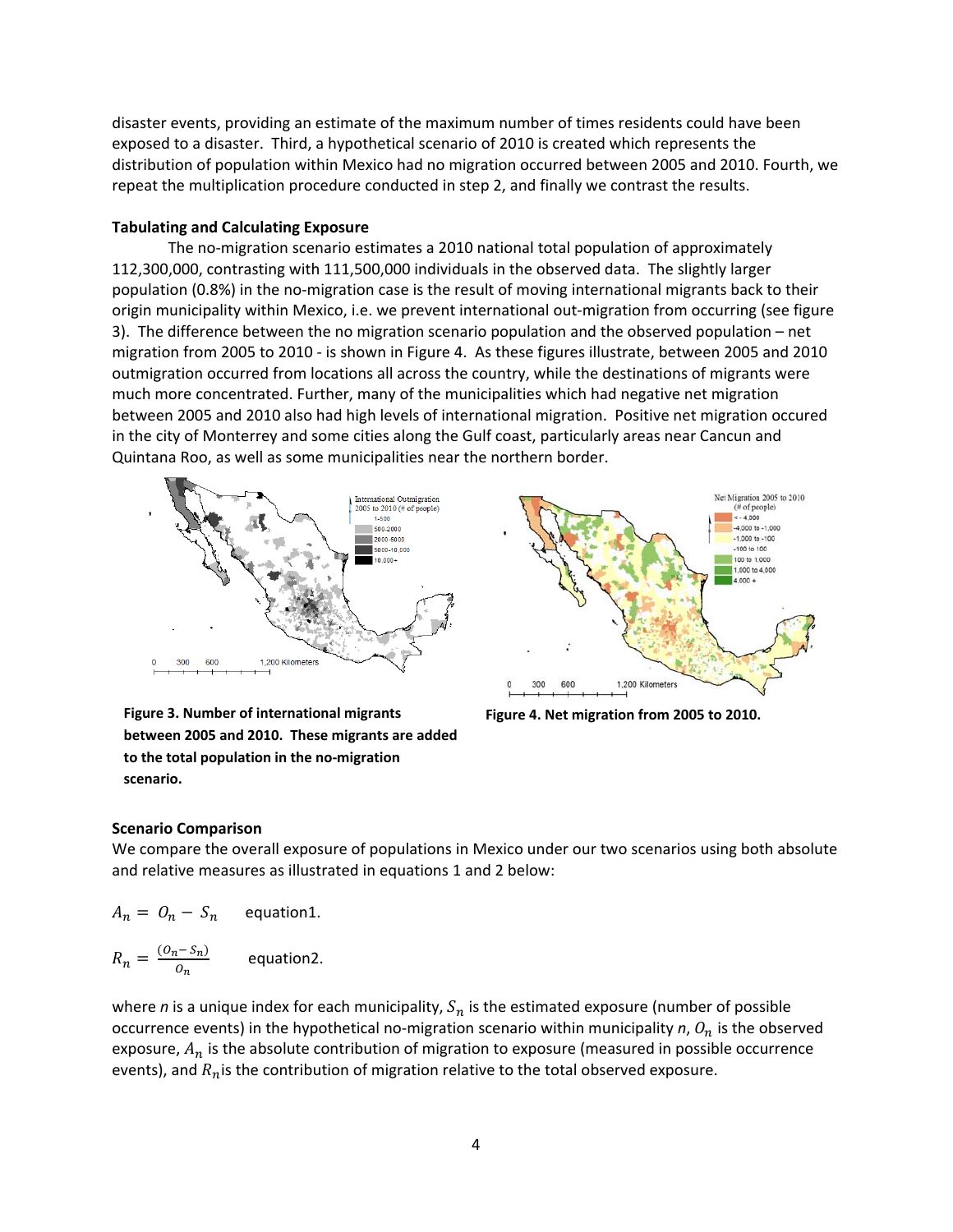#### **Results**





**Figure 5. The absolute contribution of migration to exposure, measured in potential occurrence events. See equation 1.**

**Figure 6.The relative contribution of migration to exposure, 2005‐2010. See equation 2.**

| Municipality (Constituent city when relevant) | Absolute Increase/Decrease in Exposure |
|-----------------------------------------------|----------------------------------------|
| Apodaca (Monterrey)                           | $+13.375$                              |
| <b>Altamira (Tampico)</b>                     | $+12,700$                              |
| <b>Cuautitlan (Mexico City)</b>               | $+3.434$                               |
| <b>Garcia (Monterrey)</b>                     | $+2,150$                               |
| <b>Tepotzotlan (Mexico City)</b>              | $+2,032$                               |
|                                               |                                        |
| Guadalajara                                   | $-226,179$                             |
| Monterrey                                     | $-224,250$                             |
| Ecatepec de Morelos (Mexico City)             | $-198,573$                             |
| Acapulco de Juarez                            | -173.080                               |
| Puebla (Puebla)                               | $-123,918$                             |

Table 2. Five largest increases and decreases in exposure: absolute change in number of potential person events.

| Municipality (Constituent city when relevant) | Relative Increase/Decrease in Exposure |
|-----------------------------------------------|----------------------------------------|
| Oquitoa                                       | $+14%$                                 |
| San Pedro del Gallo                           | $+11%$                                 |
| Soyopa (Sonora)                               | $+7%$                                  |
| Mazatlan                                      | $+7%$                                  |
| <b>MelchorOcampo</b>                          | $+6%$                                  |
|                                               |                                        |
| Landa de Matamoros                            | $-7.7%$                                |
| <b>Tasquillo (Mexico City)</b>                | $-7.3%$                                |
| Puruandiro                                    | $-5%$                                  |
| Alvaro Obregon (Mexico City)                  | -5%                                    |
| <b>Dolores Hidalgo Cuna</b>                   | -5%                                    |

Table 3. Five largest increases and decreases in exposure: relative change (compared to observed data) in number of potential **person events.**

Across the entire country, between 2005 and 2010 migration resulted in approximately 1% fewer individual-level disaster exposures. While this value is small relative to the entire population of Mexico, it represents ~2.6 million fewer individual disaster exposures over the five year study window. Particularly important is the spatial variation in the migratory impacts on disaster vulnerability.

Figure 5 shows the absolute difference between exposure in the "no migration" scenario and the observed 2010 data. This map shows that: (1) migration streams from central‐eastern Mexico to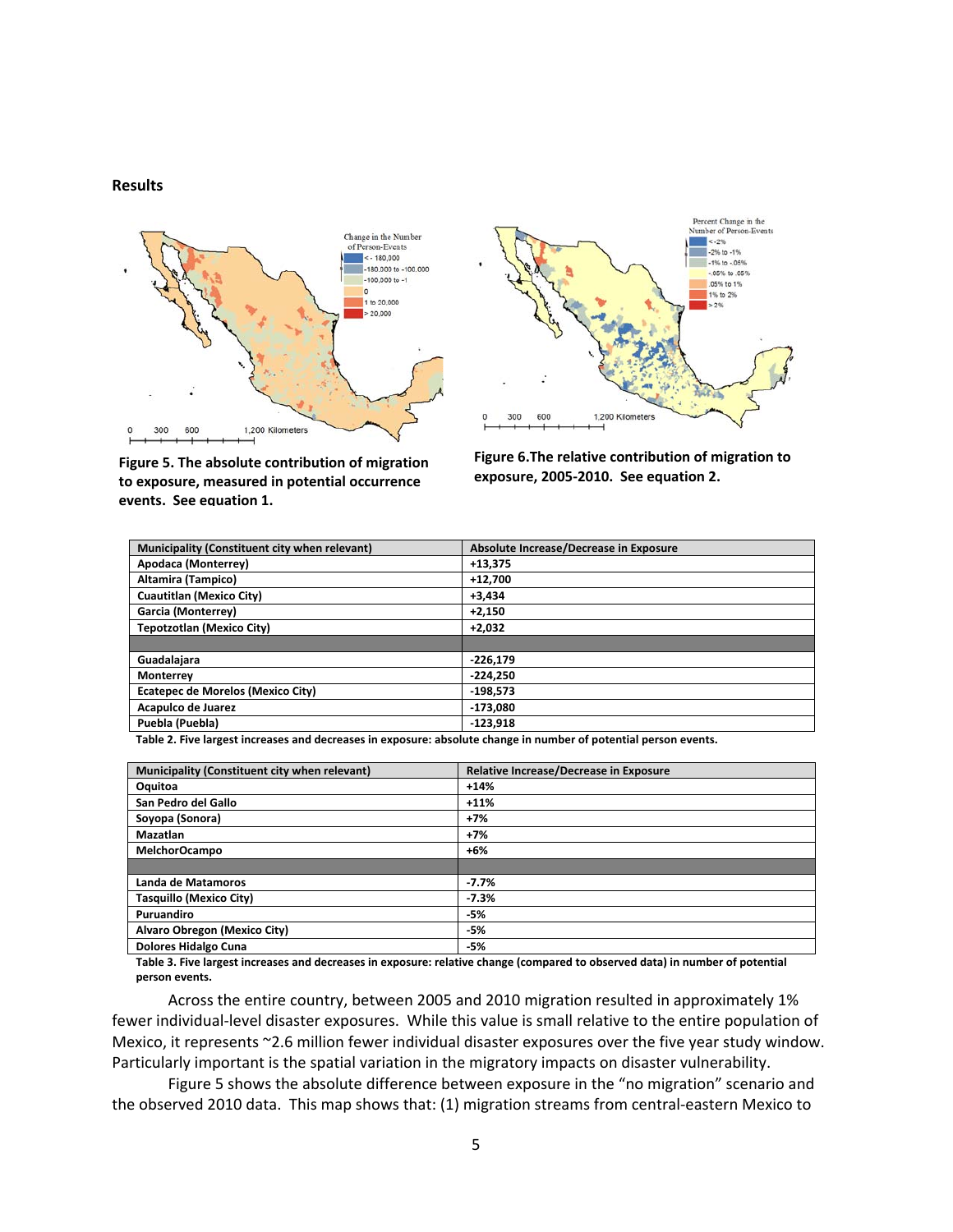other destinations resulted in a decrease in exposure; (2) increased migration to very small, coastal municipalities frequently led to increases in exposure (i.e., see small municipalities on the Yucatan coast); and (3) in a few rare cases, coastal municipalities (such as Acapulco de Juarez) experienced a decrease in exposure attributable to migration. Table 2 shows the largest absolute changes in exposure, which were found in Apodaca (+13,374 person-events) and Altamira (+12,700), located in the suburbs of Monterrey and Tampico respectively. The largest decreases were in Guadalajara (‐226,179) and within the core of the city of Monterrey (‐224,250).

Figure 6 shows the relative contribution of migration to the observed exposure (the result of equation 2). This map shows a similar pattern to Figure 5, identifying many small coastal "destination" municipalities as having an increased exposure, and large decreases throughout the central region. Table 3 shows the largest relative changes in exposure, found in Oquitoa, Sonora (14%) San Pedro del Gallo, Durango (11%). The largest relative decreases were found in Landa de Matamoros (‐7.7%) and Tasquillo (‐7.3%), both in the central region of Mexico.

### **Discussion**

## **Policy Implications**

Migratory dynamics in Mexico observably resulted in fewer people living in the path of extreme weather events 2005 ‐2010. For Mexican policymakers, this research suggests that diversification of economic opportunities to less environmentally exposed areas could help to mitigate the impacts of future weather events, especially considering the likely intensification of extreme weather due to climate change.

Though the time frame analyzed here is short, three patterns emerge. **First**, many of the most notable changes in environmental exposure at the nation-scale are occurring in cities (see table 2), suggesting urbanization dynamics are particularly important for understanding these processes. This suggests that understanding urban migratory dynamics will be an important factor in our understanding of likely future environmental impacts.

**Second**, some larger cities are experiencing decreases in exposure in some locations and increases in exposure in others, representing the impact of suburbanization. This relationship can be seen in terms of absolute exposure for both Monterrey and Mexico City, with some municipalities within each of these metropolitan areas gaining population and others shrinking (see tables 2). While suburbanization has been examined in terms of its environmental impacts (Giner et al., Accepted; Runfola and Hankins, 2010; Runfola et al., In Press), the influence of suburbanization on disaster exposure has not been a topic of study. As a novel contribution to the literature, our findings illustrate a link between suburbanization and relative exposure for large urban centers such as Mexico city, and suggests further research should examine this relationship.

**Third**, notable decreases of population exposure in Acapulco de Juarez are likely attributable to other factors, notably increasing drug violence (Chi et al., 2013)), suggesting an important interplay between political instability, migration, and the environment that warrants further investigation. This highlights one of the limitations of the present study, that no explanatory factors are present. Future research drawing more explicit links between causal migratory factors and environmental exposure could overcome this challenge.

#### **6.2 Study Limitations& Future Directions**

This study has a number of critical limitations, suggesting several useful extensions. First, the time frame (2005 – 2010) is too short to generalize or extrapolate the findings more broadly. This is primarily driven by data limitations, though we are currently working to secure longer‐term historical records of both migration and environmental disasters. Second, the methodological approach does not control for birth or death rates which would also influence exposure across time. However, for a short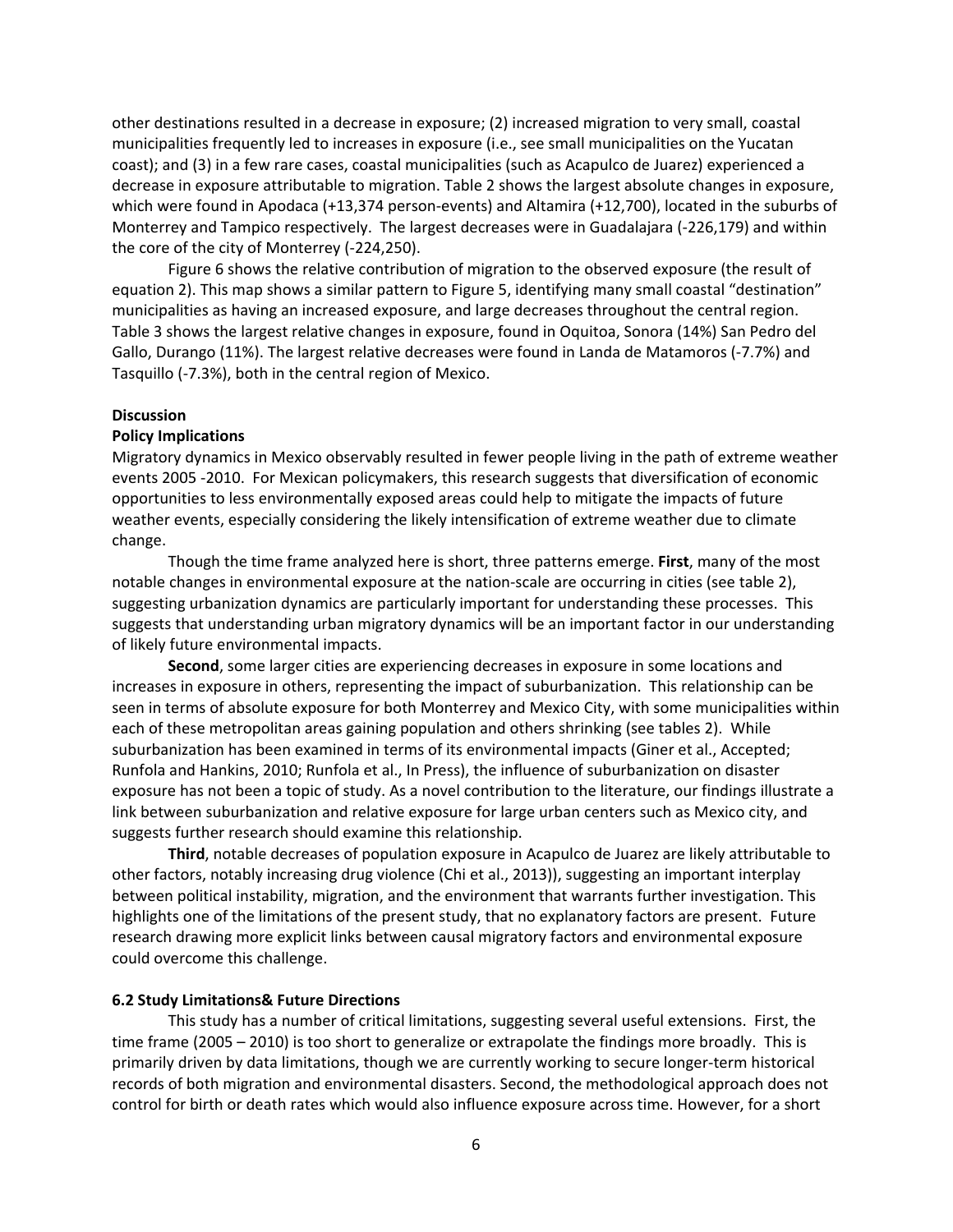time period of 5 years the introduced bias is likely to be small. Third, the size of our analytical units varies, resulting in the spatial accuracy of our estimates of environmental disasters to vary (i.e., a disaster attributed to a small municipality is likely influenced the entire municipality, while in an extremely large municipality that is almost certainly not the case). Gridded population and/or disaster data could provide a uniform, more spatially accurate estimate of the relationship between migration and environmental exposure, but such detailed data is not available at present. Fourth, because our approach is limited to Mexico it discounts any changes in exposure for international migrants (i.e., individuals that relocated to Mexico from a different international origin are "removed" from the country totals in the construction of the no-migration scenario)<sup>3</sup>. Finally, this study is explicitly limited to measuring exposure, but could be extended to encompass the multidimensional notion of vulnerability which includes the sensitivity and/or adaptive capacity.

By focusing on a limited definition of exposure, this study does not examine many possible pathways for change Mexico might consider. For example, encouraging the densification of populations provides an opportunity to reduce the overall exposure of Mexican populations – i.e., implementing mitigating infrastructure or introducing emergency response systems to increase resilience or promote the adaptive capacity of (especially urban) communities (Romero‐Lankao, 2010; Sperling and Szekely, 2005). However, any such policy would need to carefully consider the context-specific factors and process that shape vulnerability, as infrastructure deficits, lack of institutional capacity and high levels of socio-spatial segregation could introduce unforeseen risks (Romero-Lankao et al., 2012; Tiefenbacher, 2006).

#### **5.0 Conclusion**

This paper (1) provided a methodological framework to examine the impact of migration on environmental exposure, (2) applied this methodology to Mexican migration for 2005‐2010, and (3) found that migration has resulted in a net decrease in environmental exposure within Mexico, though with a large degree of spatial variation. Much of the migration (~65%) in Mexico from 2005 to 2010 was to urban destinations. Across the entire country, migration resulted in a net 1% decrease in exposure to environmental events, i.e. the number of times individuals would have experienced extreme weather between 2005 and 2010. Specific municipalities ranged from a 14% increase in exposure to an 8% decrease. To mitigate the impacts of future, intensified, natural disasters it is important that urban land planning policies take into consideration the environmental exposure of targeted regions.

<sup>3</sup> Currently, we can only make coarse estimates – for example, if it is assumed international migrants experienced the same average rate of disasters as citizens within Mexico, each individual has a 51% chance of being affected by a single disaster. This would lead to an overall reduction of 2.2 million occurrence events attributable to migration, as opposed to the reduction of 2.6 million when there is no account for international migration.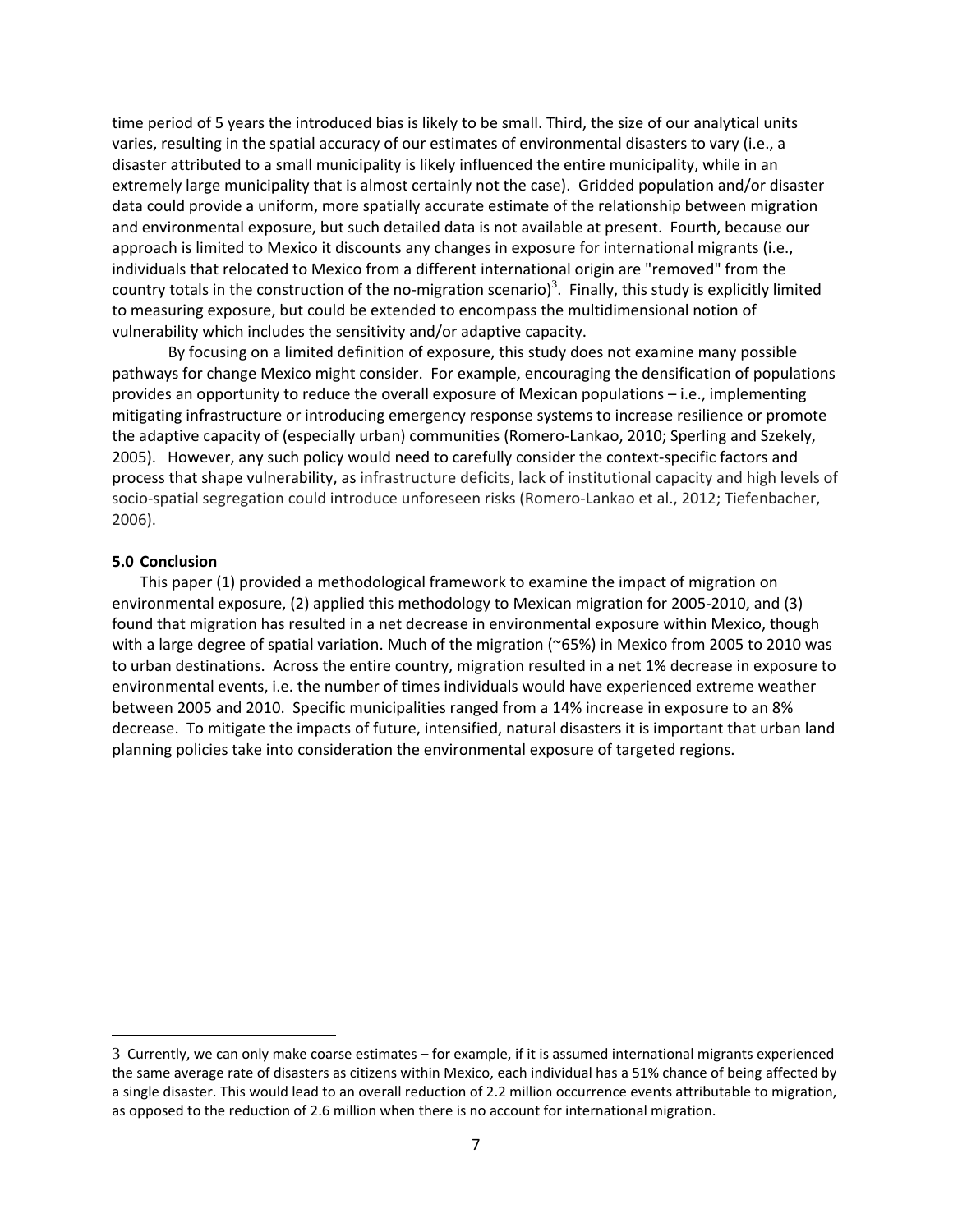**Literature** 

Balk, D., Montgomery, M.R., McGranahan, G., Kim, D., Mara, V., Todd, M., Buettner, T., and Dorélien, A. (2009). Mapping urban settlements and the risks of climate change in Africa, Asia and South America. Population dynamics and climate change, 80.

Boyd, R., and Ibarrarán, M.E. (2009). Extreme climate events and adaptation: an exploratory analysis of drought in Mexico. Environment and Development Economics *14*, 371.

Chi, J., Hayatdavoudi, L., Kruszona, S., and Rowe, B. (2013). Reducing Drug Violence in Mexico: Options for Implementing Targeted Enforcement.

de Sherbinin, A., Schiller, A., and Pulsipher, A. (2007). The vulnerability of global cities to climate hazards. Environment and Urbanization *19*, 39‐64.

Eakin, H. (2005). Institutional change, climate risk, and rural vulnerability: Cases from Central Mexico. World Development *33*, 1923‐1938.

EM‐DAT (2013). The International Disaster Database. In Centre for Research on the Epidemiology of Disasters (Brussels, Belgium, Université catholique de Louvain).

Giner, N.M., Polsky, C., Pontius, R.G.J., and Runfola, D.M. (Accepted). Understanding the social determinants of lawn landscapes: A fine‐resolution spatial statistical analysis in suburban Boston, Massachusetts, USA. Landscape and Urban Planning.

Kunkel, K.E., Bromirski, K.E., Brooks, H.E., Cavazos, T., Douglas, A.V., Easterling, D.R., Emanuel, K.A., Groisman, P.Y., Holland, G.J., Knutson, T.R.*, et al.* (2008). Observed Changes in Weather and Climate Extremes in Weather and Climate Extremes in a Changing Climate. (Washington, D.C., U.S. Climate Change Science Program and the Subcommittee on Global Change Research).

Magaña, V., Zermeño, D., and Neri, C. (2012). Climate change scenarios and potential impacts on water availability in northern Mexico. Climate Research *51*, 171.

McGranahan, G., Balk, D., and Anderson, B. (2007). The rising tide: assessing the risks of climate change and human settlements in low elevation coastal zones. Environment and Urbanization *19*, 17‐37. Minnesota Population Center (2011). Integrated Public Use Microdata Series: Version 6.1 [Machine‐ readable database] (Minneapolis, University of Minnesota).

Nawrotzki, R.J., Riosmena, F., and Hunter, L.M. (2013). Do Rainfall Deficits Predict US‐Bound Migration from Rural Mexico? Evidence from the Mexican Census. Population Research and Policy Review *32*, 129‐ 158.

OSSO, C. (2013). DesInventar (Red de Estudios Sociales en Prevención de Desastres en América Latina ‐ LA RED).

Parry, M.L., ed. (2007). Climate Change 2007: Impacts, Adaptation and Vulnerability: Working Group I Contribution to the Fourth Assessment Report of the IPCC (Cambridge University Press).

Peterson, T.C., Zhang, X., Brunet‐India, M., and Vázquez‐Aguirre, J.L. (2008). Changes in North American extremes derived from daily weather data. Journal of Geophysical Research *113*, D07113.

Romero‐Lankao, P., Qin, H., Hughes, S., Haeffner, M., and Borbor‐Cordova, M. (2012). Urban Vulnerability and Adaptation to the Health Impacts of Air Pollution and Climate Extremes in Latin American Cities. Research in Urban Sociology *12*, 247‐275.

Romero‐Lankao, P.R. (2010). Water in Mexico City: what will climate change bring to its history of water‐ related hazards and vulnerabilities? Environment and Urbanization *22*, 157‐178.

Ruggles, S., King, M.D., Levinson, D., McCaa, R., and Sobek, M. (2003). IPUMS‐International. Historical Methods *36*, 60‐65.

Runfola, D.M., and Hankins, K.B. (2010). Urban Dereliction as Environmental Injustice. ACME: An International E‐Journal for Critical Geographies *9*, 345.